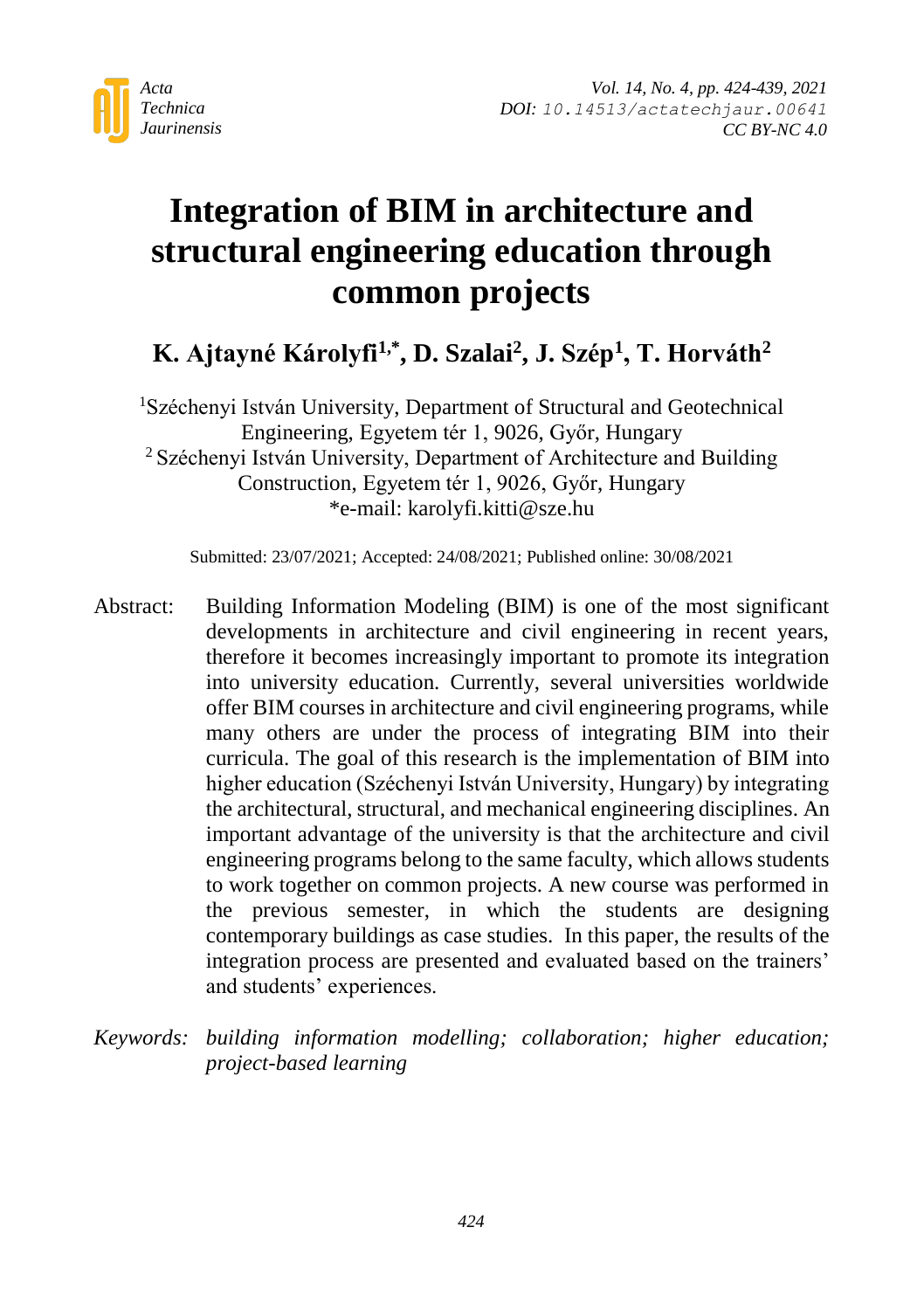#### **1. Introduction**

The building industry of our accelerated world has demanded the digitization of architectural design and construction organization. Early digital design has begun to apply 3D modeling and then linked more and more information to the elements of the 3D model. In this way, Computer-Aided Design (CAD) has imperceptibly transformed into Building Information Modeling (BIM). The industry felt the effectiveness of the new method and found several other benefits as well. Thus, the newly formulated BIM concept has begun to reform the architectural design and construction. Standardization of the BIM methodology has begun worldwide [1]. In several countries, BIM-based planning is becoming mandatory depending on project size or funding. The Hungarian BIM national standard [2] was released in 2019, in which the application of this design method is highly recommended. Therefore, to prepare the students for the professional challenges of real life, the education must integrate this newly emerged methodology.

The Széchenyi István University (Győr, Hungary) has an important advantage because the architecture and civil engineering programs belong to the same faculty, which gives the possibility for students to work together on common projects. This research aimed to implement the BIM method into the curricula by integrating these two disciplines. In this paper, the integration process is presented and its advantages are evaluated and compared to the traditional building design education.

The university is a quite young educational institution, its ancestor was established in 1968. Civil engineers have been educated since 1974, and architects since 1990 (Fig. 1.). For today, the university has become an important regional higher education institution with nine faculties, and it makes efforts to increase its international recognition.



#### *Figure 1. Civil engineer and architecture programs of the Széchenyi István University*

Reformed programs started in 2017, as a result of a countrywide review of higher education. In the new curricula of the civil engineering and architecture programs, the education of the BIM method was inserted. Several courses refer to the different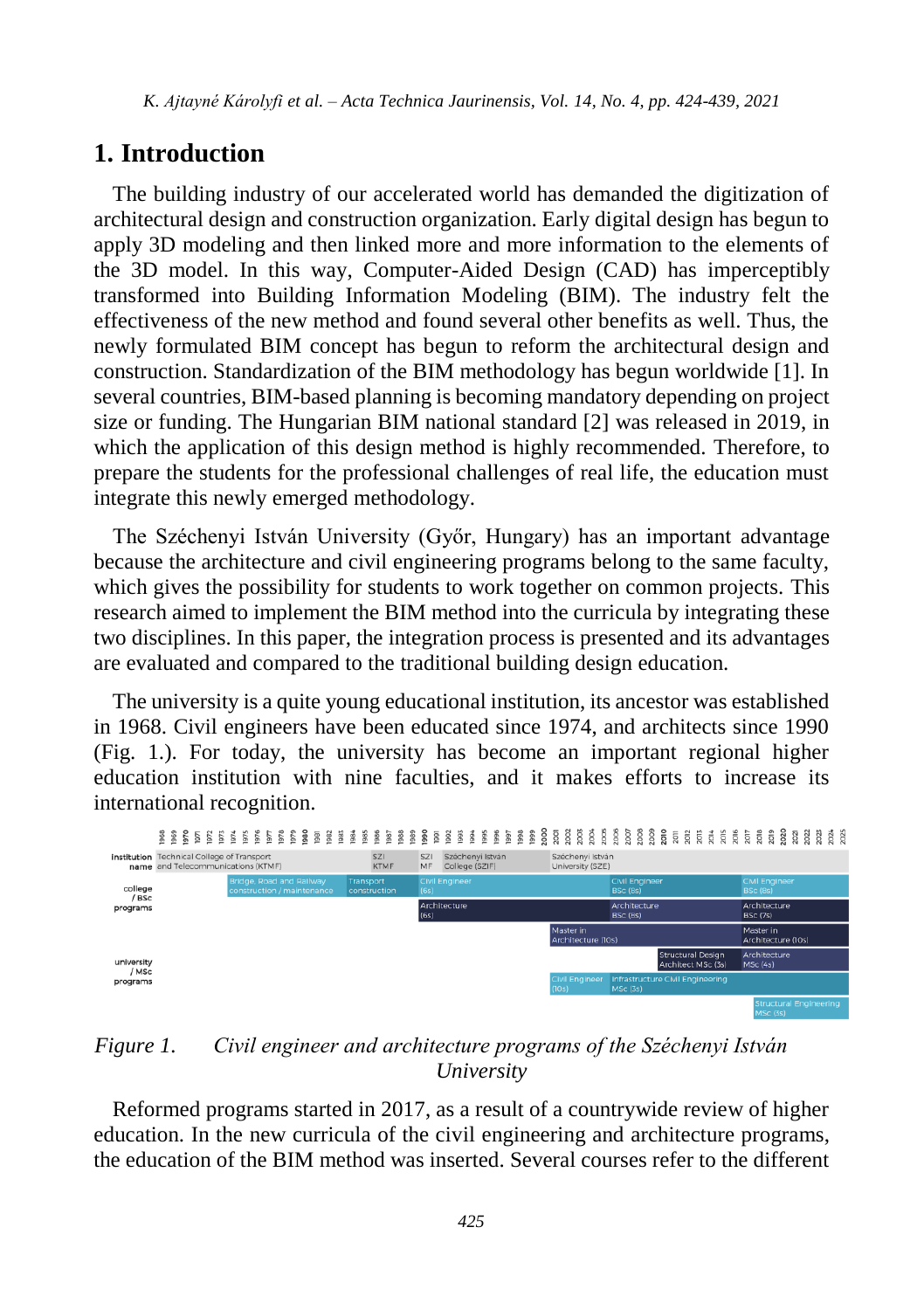aspects of BIM, and dedicated courses were also introduced such as Structural BIM for civil engineers and BIM management for architects. Both courses belong to the 7th semester, which offered a great opportunity for joint training of the two disciplines. Teaching BIM requires a project approach and intensive teamwork. These techniques were used in both programs, but they appeared most intensively in the course of the Building Structure Design Project. We have been teaching these subjects for more than 10 years with good experiences. The BIM approach has often appeared in students' work, due to their interest [3]. In the new BIM course this approach has become mandatory and the key principle of the design process.

#### **2. Literature review**

There is a clear industry demand for engineers with advanced BIM skills, therefore its integration into higher education is crucial. There are three main ways for the implementation: (1) introducing BIM as an optional course or extracurricular activity, (2) introducing new BIM-related courses or implementing it into existing courses, (3) introducing an advanced BIM-related program, or any combination of the above. The implementation of BIM into academic programs is at different levels around the world. In the UK, many universities offer BIM-related courses in their AEC programs and at least 14 institutions have specific education programs due to the decisive government efforts to use BIM in public building projects [4, 5]. In Australia, universities mainly offer BIM courses with special attention to teaching software skills. Similarly in the USA, more than half of the institutions offer courses with embedded BIM content [5]. In Hungary, the integration of BIM into AEC programs has begun in recent years, and already two institutions offer dedicated BIM programs.

The current practice of BIM education is very diverse according to the wide range of disciplines involved. In architecture education the documentation and visualization tools of the BIM is enhanced, while the structural engineering discipline is strongly connected to structural analysis and design software, the management discipline is more involved in the collaborative platforms of BIM and the construction-related subjects are usually dealing with scheduling, quantity statement and cost estimate. [6]. According to an extensive study of the NATSPEC [7], the proper use of the authoring software plays an important role in the current BIM education, while the implementation of open BIM and collaborative working environment is not receiving all the attention that it requires. Wang et al. [8] emphasizes the importance of the connection between BIM and other courses and recommend the adoption of BIM in the final semester project to integrate the previously acquired competencies. Based on the review and categorization of 70 publications from 24 countries made by Badrinath et al. [9], there is a clear trend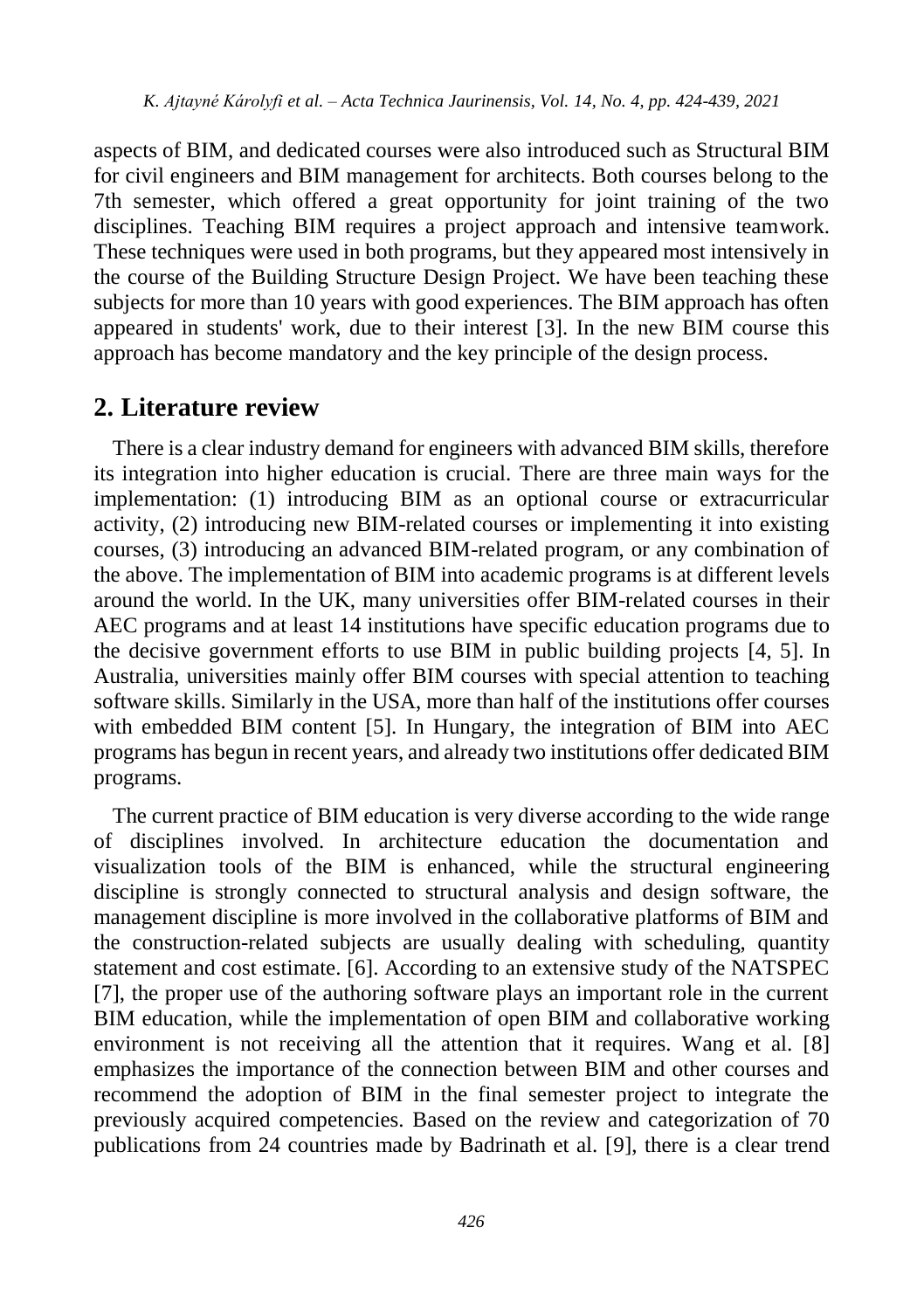towards the development of BIM curricula and educational frameworks, in which multidisciplinarity becomes a key factor.

The effective education of BIM methodology can be achieved by different methods such as self-study, web-based learning, project-based learning, lab tutorials, or lectures [4]. Baradi et al. [10] investigated studies on teaching collaboration within BIM education and identified the best practices. Results show that project and team-based learning is an effective way to teach collaboration skills, where students are assigned a project task to be fulfilled during the course. The learning process is the most successful when the task comes from live projects, where the entire design documentation is not available and it requires both team and independent work from the participants by considering alternative solutions as well. In this methodology, the trainers' role is mainly mentoring and guiding the process instead of teaching professional knowledge, where the involvement of industry mentors can contribute significantly to the development of practical skills [4,11].

### **3. Research method**

The research method includes three main steps: first of all, (1) the current education method of architectural and structural design was explored and evaluated by considering the industrial needs. Secondly, (2) the benefits of the BIM method were identified and the possibilities of implementation into the curricula were outlined by performing an educational pilot project. Finally, (3) the results of the implementation were evaluated by presenting the trainers' experiences and the students' opinions based on a questionnaire.

## **4. The current state of architectural and structural design education**

The design-related courses of the university's architectural program are mainly using the traditional two-dimensional drawing methods. Generally, two main types of design tasks are present: (1) the entire building is designed by the student, or (2) an existing building is processed and redesigned based on the available plans published in a journal or on the Internet. In both cases, creating manual drawings is necessary for the beginning to develop or to understand the house, especially when designing an entirely new building. However, during the detailed design, the software is still used for creating two-dimensional architectural plans and technical specifications. The three-dimensional modeling is only a possibility for the students, which is mainly used for creating low-detailed visualization of the building independently from the plans.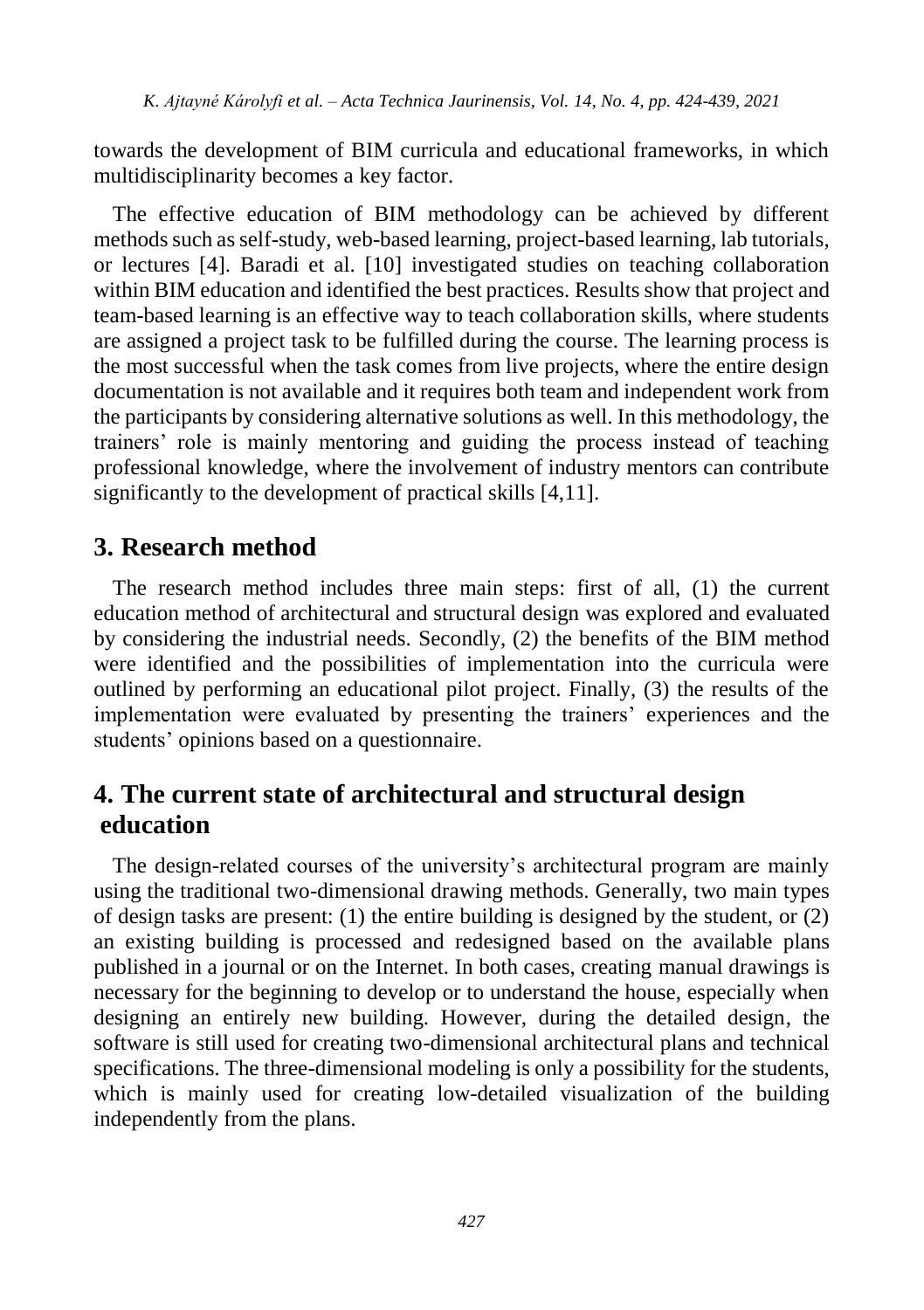The structural design courses of the civil engineering program have a similar approach: in general, an existing building is processed based on the available architectural plans from different sources. The task begins with performing the preliminary two-dimensional structural plans, then a simplified finite element model is created, which is mainly planar or in some cases three-dimensional. The results of the structural analysis are mainly two-dimensional formwork and reinforcement plans, drawings of the structural joints, and construction plans.

The issues relating to other disciplines are usually discussed with the trainers of the course and consultation with specialists is also provided if necessary. Therefore there is no collaboration between students from different domains. However, the current practice requires strong cooperation between the project participants, which is rooted in the understanding of the significance of other disciplines [12]. With the implementation of the BIM method into higher education, these skills and abilities can be improved.

## **5. Implementation of BIM into the curricula**

The basic idea of BIM is to create a common platform for cooperation among the disciplines [13]. The BIM model is the digital representation of the building, which is working as a shared knowledge resource for all of the project participants during the building's life cycle. In general, the architectural model is the basis of the project, which is used by the different professionals for their work. Each discipline adds specific data to the shared model, which information is directly accessible for the entire design team. Due to the nature of the method, BIM enables strong collaboration between the team members, which contributes to developing interdisciplinary thinking and skills. In 2020 the Structural BIM and BIM management courses were integrated for the civil engineering and architecture students to broaden their perspective and advance their understanding of the other's discipline. This educational pilot project was a simulation of the BIM working method, where the students are creating a common model, which will be the basis of further discipline-specific work. In this way, the civil engineering students gain skills in building construction design, while the architecture students learn how to create a model capable for structural analysis.

The education method was based on a mentoring scheme including short presentations connected to the main steps. The completed subtasks were discussed and evaluated in common lessons involving trainers from each discipline. On the trainer side, two BIM experienced architects (Kitti Ajtayné Károlyfi and Dóra Szalai), a building construction expert architect (Tamás Horváth), a structural and a mechanical engineer (János Szép, László Petrikó) helped the work. Students presented their work in progress plans every two weeks and received feedback and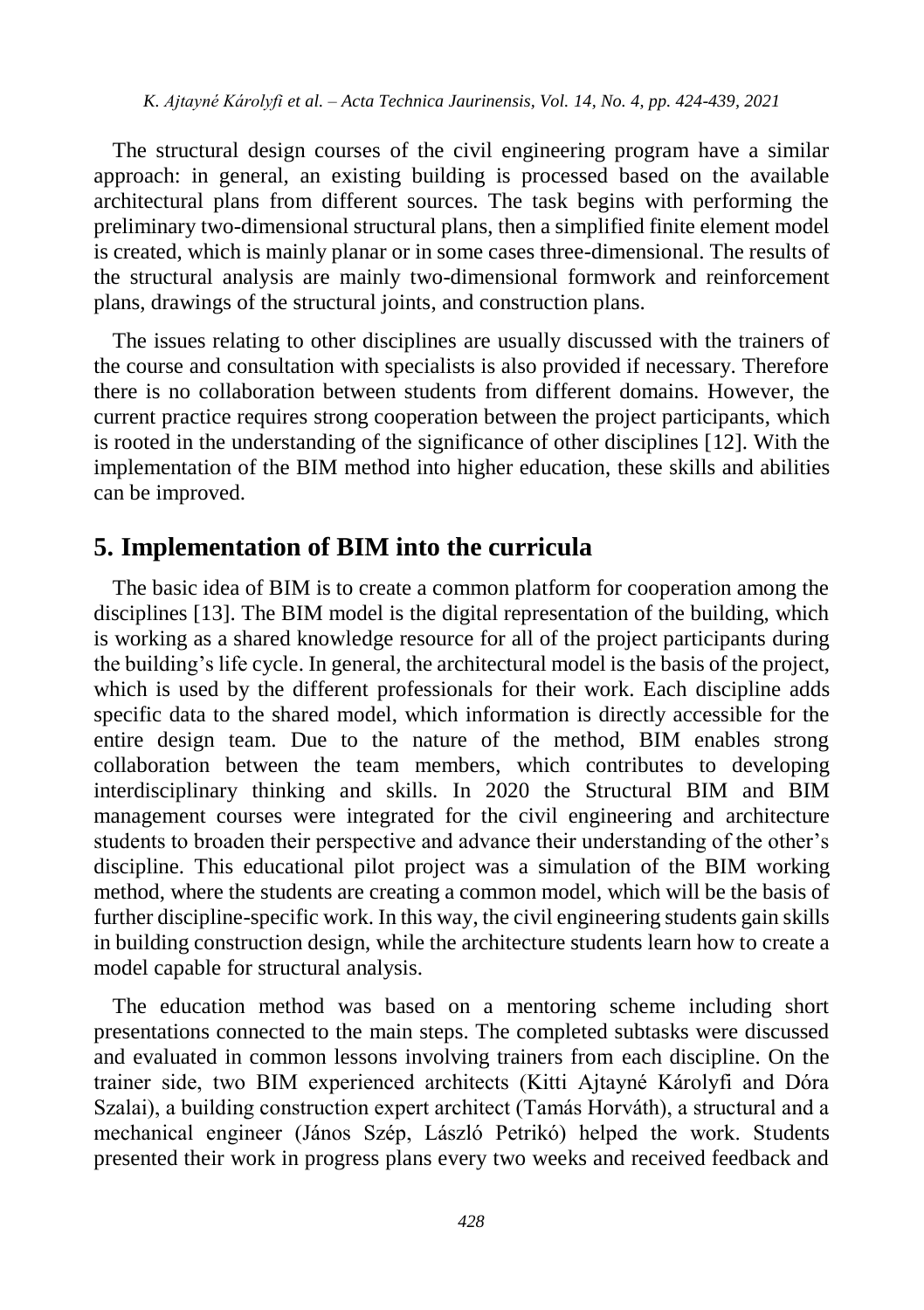they had the possibility of weekly consultations. After the 10th week, the education was implemented in online form due to the epidemiological situation, however, the original system was kept.

In the newly introduced lecture, different buildings were selected from a construction-oriented architectural journal [14,15,16] to ensure feasibility and give an interesting architectural and structural challenge to the students. Three groups were formed of four members including at least one architecture student and two or three civil engineering students. Each member was in the last or one before the last semester of their bachelor training.

The first group has chosen the Salt Office Building in Amsterdam (Fig. 2.a) designed by MVRDV [14], which is made of prefabricated reinforced concrete frame structure and framed facade panels with variously segmented glazing. The second building was the Freemen's School Swimming Pool (Fig. 2.b) near London [15] constructed from a large span laminated glued frame structure starting from a basement level with reinforced concrete structure. A smaller project, a single-family house (Fig. 2.c) in Tuttlingen [16] was chosen by the third group. It has an interesting asymmetric form, where the load-bearing structure is based on two reinforced concrete cross-walls, but the building envelope was made of lightweight timber construction.

In the course assignment, student groups had the task to design these buildings. Understanding the building began with the help of draft plans. From there, continuous development was performed until the detailed construction plans.



*Figure 2. a) Salt office building in Amsterdam, designed by MVRDV, photo: Ossip van Duivenbode [14], b) School swimming pool near London, designed by Hawkins\Brown, photo: Jack Hobhouse [15], c) Single-family house in Tuttlingen, designed by Yonder, photo: Brigida González [16]*

The course description divided the whole design process according to the usual development stages designating both individual and group tasks. The design task was divided into the following parts:

1. Creating the architectural and structural model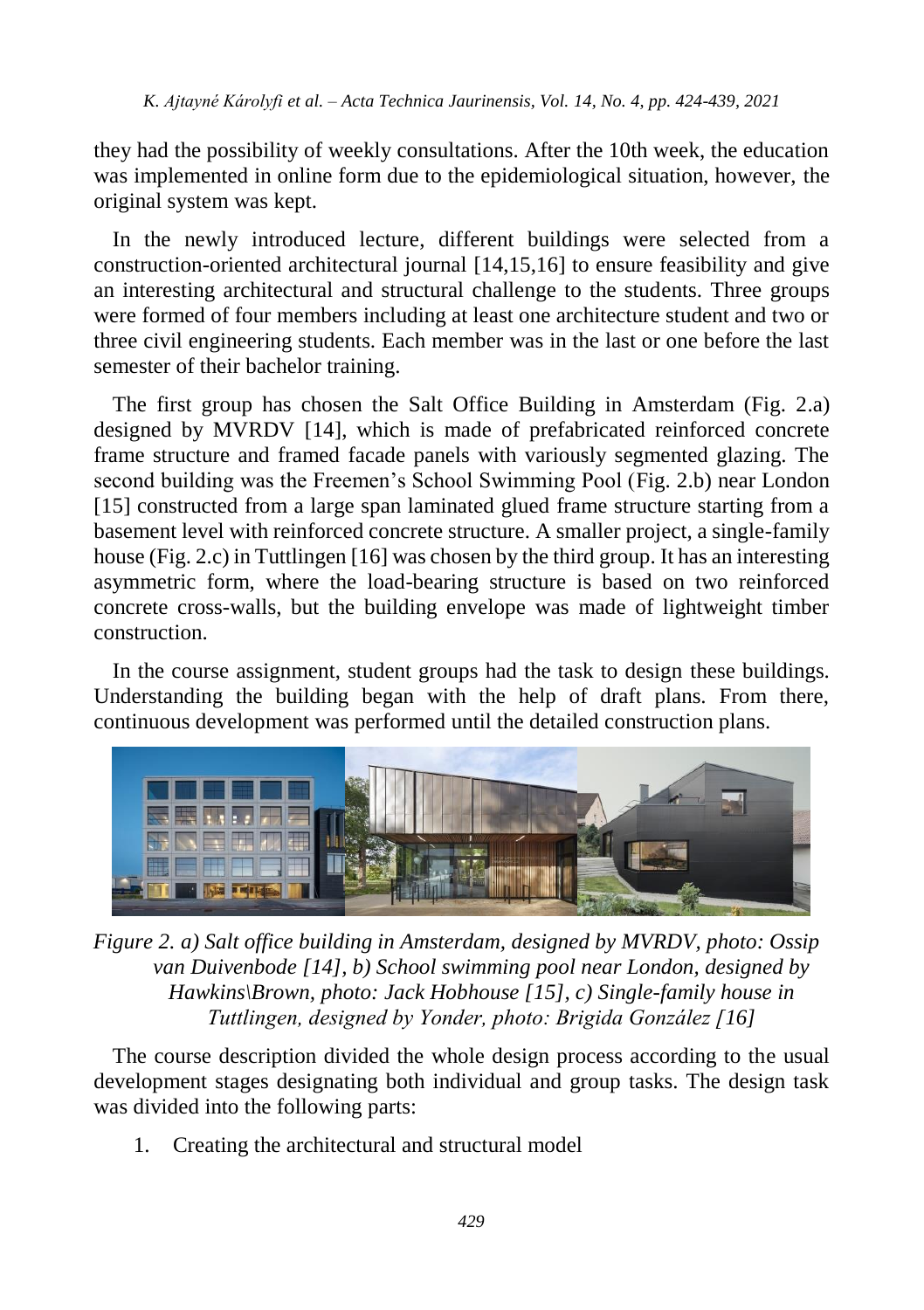- 2. Improving LOD of the model
- 3. Structural analysis
- 4. Design of building structural details
- 5. Collision detection, quantity statements, and consignments
- 6. Preparation of the final documentation of the project.

The modeling process was started as a common task for each group member. The architecture students were responsible for the architectural and mechanical engineering model elements, while the civil engineering students for the loadbearing elements. From the 3rd step, the two disciplines had distinct subtasks, in which the feedback and communication have become even more important.

#### **5.1. Creating the architectural and structural model**

For the modeling of the buildings, the ArchiCAD 23 software was used. Three projects were created and shared on a BIMcloud server and the students were connected to the projects by using the teamwork function. The minimum level of information content for each object was the use of correct object type, position, material characteristic, and load-bearing function. This phase aimed to generate a model and automatic building permit design documentation at LOD 200, which means that the elements are modeled with approximate size, shape, and location (Fig. 3.).



*Figure 3. a) Model of the Salt office building [17], b) Model of the school swimming pool [18], c) Model of the single-family house [19]*

#### **5.2. Improving LOD of the model**

The second step aimed to further development of the architectural and structural model to reach the LOD 300, in which the elements have the correct size, shape, and location and the main information content is also attached. Civil engineers prepared the model for export. Furthermore, a mechanical engineering model was also created including heating, plumbing, and air-conditioning systems at LOD 200 (Fig. 4.).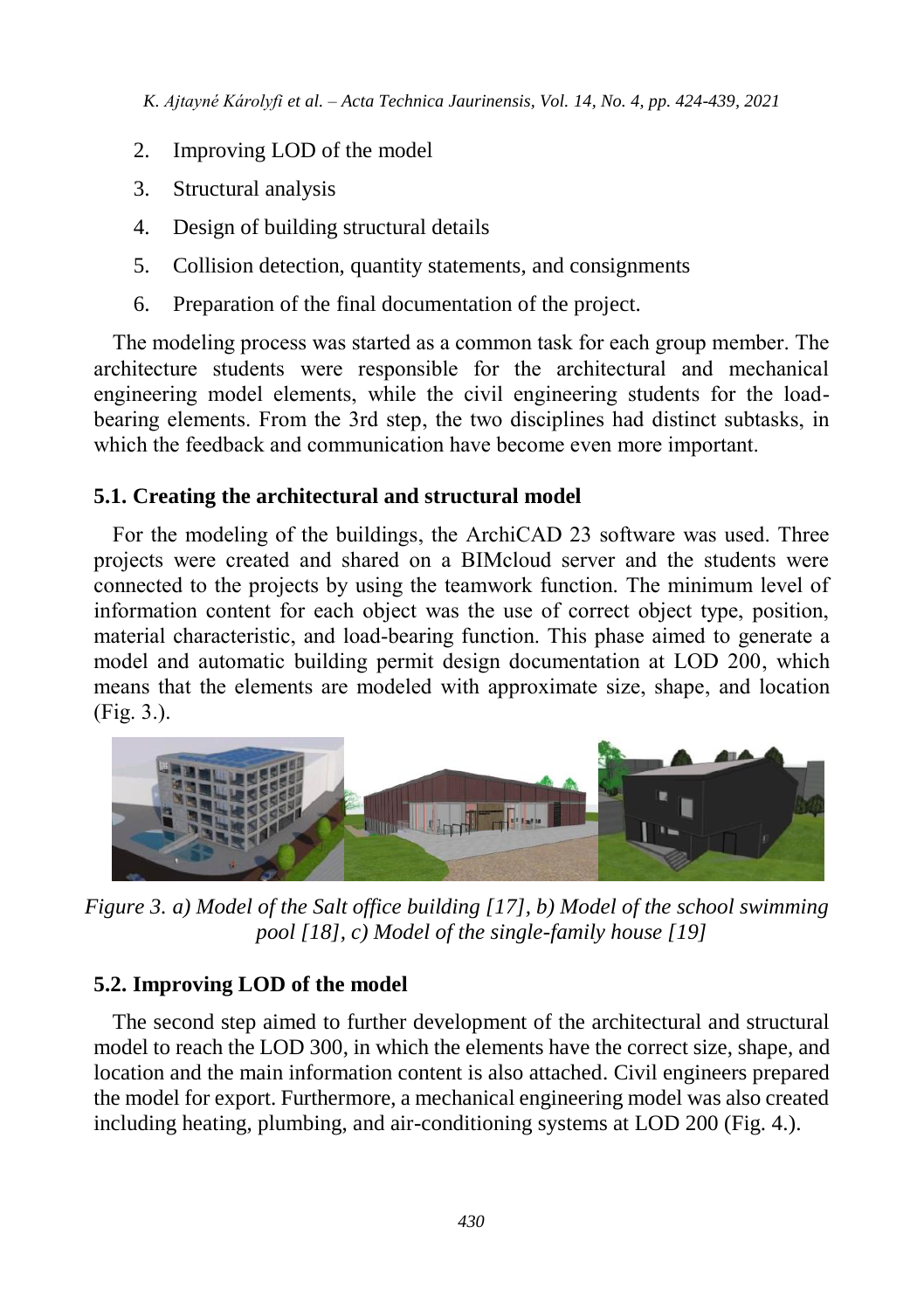

*Figure 4. a) MEP model part and b) construction plan of the swimming pool [18]* 

#### **5.3. Structural analysis**

In the third phase, the civil engineering students have exported the structural models from ArchiCAD (Fig. 5.a) using an IFC translator. After the determination of the loads, the AxisVM software was used for the structural analysis, in which the cross-sectional dimensions and deformations of structures were checked (Fig. 5.b) and the reinforced concrete elements were designed in detail. After calculating the required reinforcement area, the used relative steel quantities were imported into ArchiCAD as an IFC attribute for each object. After that, students were able to create reinforcement quantity estimation for the whole building and develop the reinforcement plan of the main elements.



*Figure 5. a) Structural model of the swimming pool in ArchiCAD 23, b) Result of the structural analysis in AxisVM [18]*

#### **5.4. Design of building structural details**

After updating the model with the correct cross-sections based on the structural analysis, the detailed design of the construction joints was started. Architecture students worked on the building structural details (Fig. 6.a), while civil engineering students made calculations and plans for the main structural joints (Fig. 6.b).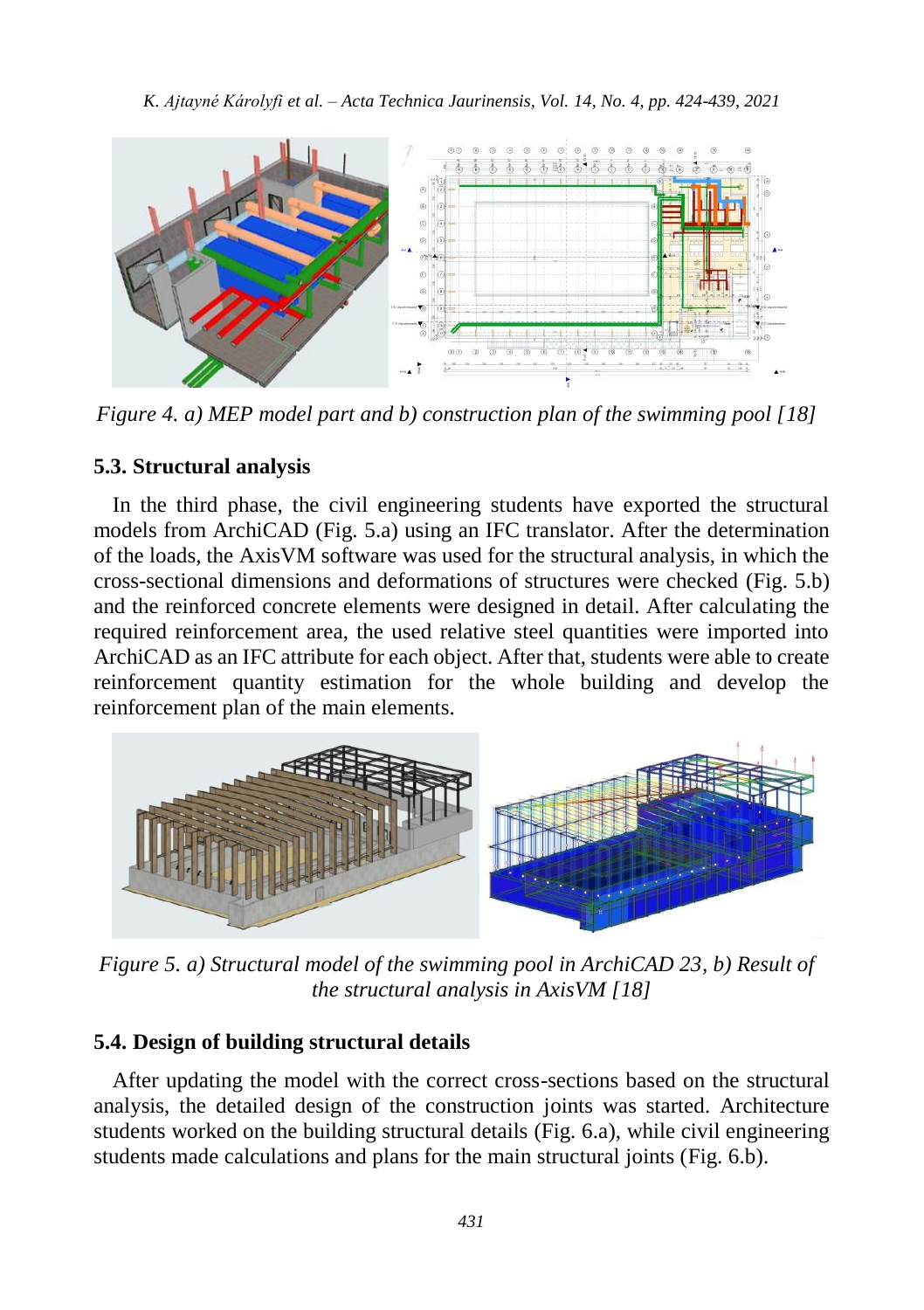

*Figure 6. a) Detailed plan of the joints and b) formwork plan of a single-family house [19]*

#### **5.5. Collision detection, quantity statements, and consignments**

In this phase, students got individual subtasks to investigate the model using different aspects. The collision detection was made between the architectural, structural, and mechanical engineering elements by using the Solibri Office software. Based on the results the detected errors were reported and imported back into ArchiCAD using .bcf format and the collisions were corrected. Furthermore, quantity statements were generated for the main structural materials and consignments of the doors, windows, and curtain walls, using the automatized BIM solutions of ArchiCAD. Fabrication plans were generated for the prefabricated concrete structural elements and facade frames of the office building and the timber frame structure of the swimming pool.

#### **5.6. Preparation of the final documentation of the project**

The final documentation of the projects included the completed architectural plans, the structural analysis, the structural drawings, the collision detection, the quantity statements, and the consignments. During the course, several deficiencies were revealed by the examinations, therefore this final documentation was requested to be submitted and presented in the exam period, leaving some weeks to complete the designs. The groups took the opportunity and improved a lot on their projects, so they could present really good quality work at the end of the semester.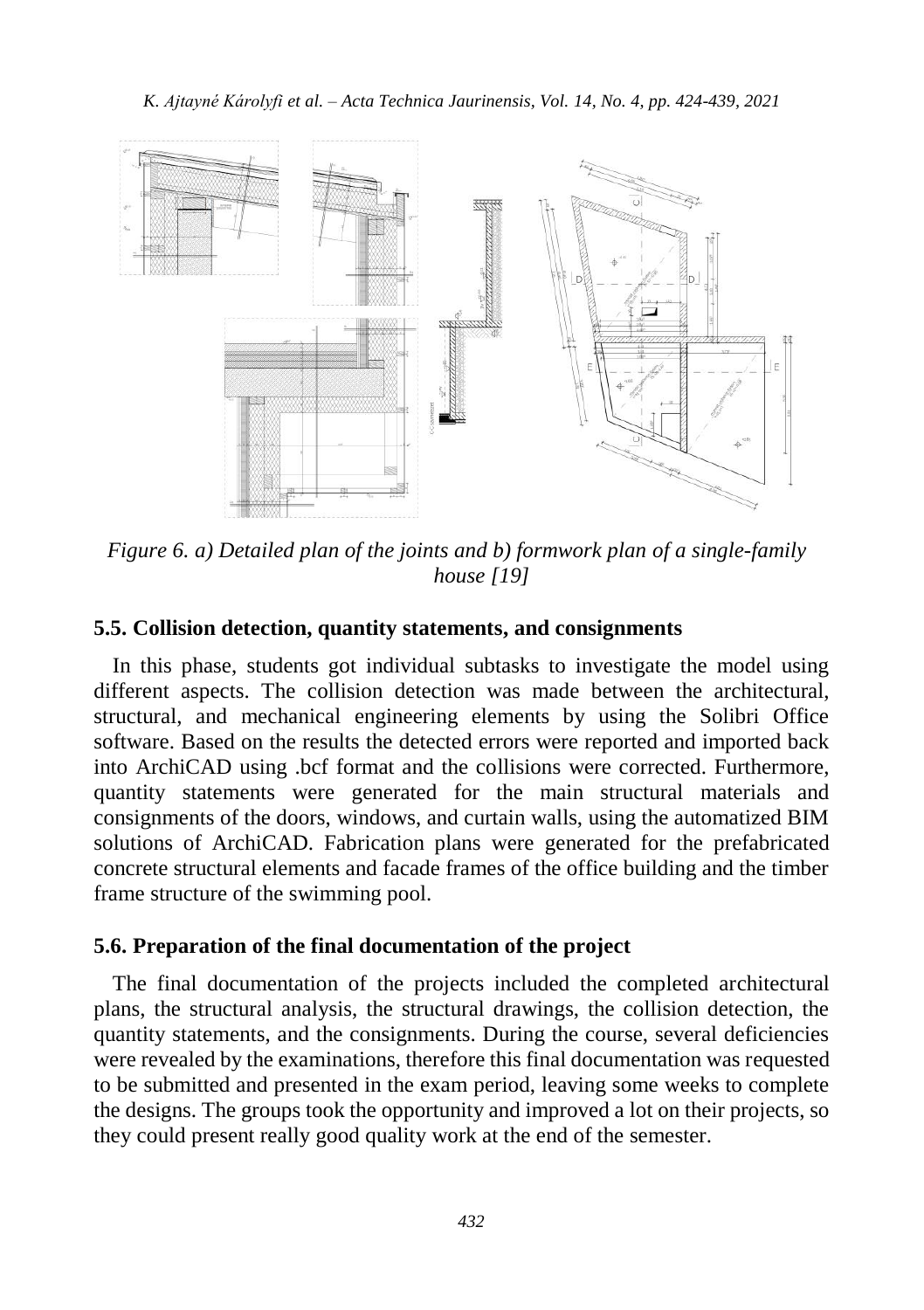## **6. Discussion**

#### **6.1. Opinion survey**

To improve the subject in the future, trainers wanted to get feedback from the students based on their experiences, therefore a customized survey was performed in the form of an online questionnaire. The survey was conducted among the students who participated in the course. The questionnaire was received by all students and 10 of 12 students also answered anonymously. The 13-item-long survey focused on the effectiveness of BIM education and the impact of the BIM approach on workflow. The following topics were included in the questionnaire:

- ArchiCAD user skills at the beginning and the end of the course;
- the usefulness of the complex collaborative task;
- the effect of the BIM processing method
- on team communication:
- on the production of design documentation;
- on the structural analysis;
- on the preparation of quantity statements;
- on the design of consignments/element plans;
- on finding and correcting faults;
- the difficulties of applying the BIM working method:
- understanding and experience expansion in BIM during the semester;
- individual ideas for improvement.

According to their first experiences, students find that making the quantity statements, identifying, correcting errors, and designing consignments can be done easier with BIM methods than with the traditional way (Fig. 7.). It is a great achievement because most of the students encountered this processing method this semester firstly, and their software background was also low. Even without special training and practice, this BIM method made the exercises considerably easier.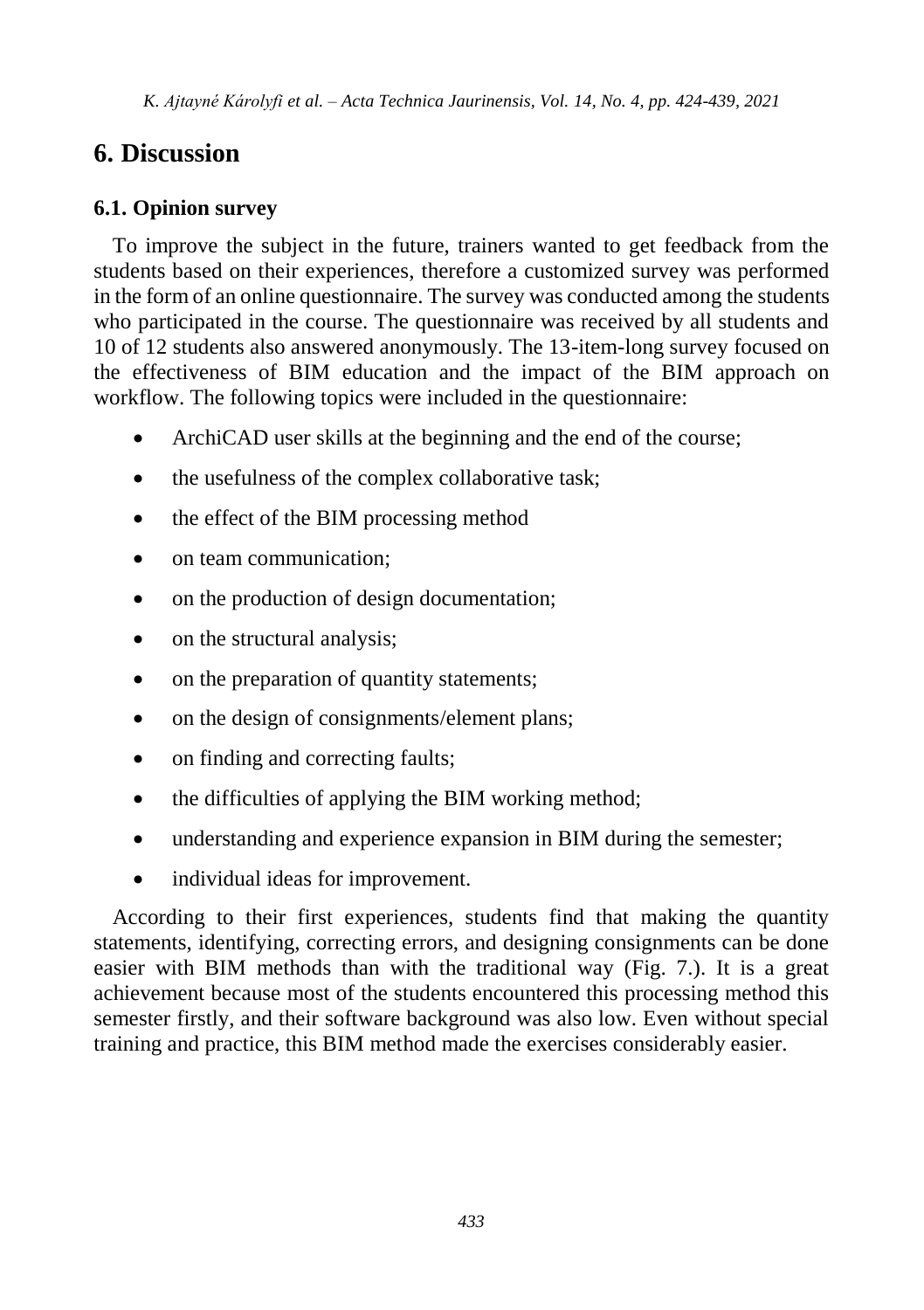

*Figure 7. Effect of BIM processing method on the workflow according to the experiences of the students*

In the case of interdisciplinary communication, the students' opinions were divided. Some of them thought that this method did not help communication, but others thought that it helped a lot. In this university assignment, it was possible to simulate live project situations, which are often cumbersome and challenging. The pandemic period and the switching to online training forced intensive communication among group members. This problem prepares students also for real life, where working in distance is becoming increasingly necessary.

In the case of preparing the design documentation, the opinion was also controversial. Probably, those who worked on a larger-scale building may have found this job easier. In their case, there was a lot of repetitive work and the BIM method shows a return relatively quickly due to the scale. [20] On the other hand, those who found this method more difficult, probably used fast, non-transparent processing methods in the past (e.g. fill-in corrections on sections, floor plans, documentation hierarchical neglect, etc.). For them, it was more difficult to apply the controlled design processing.

Almost all civil engineers found the BIM-based structural analysis more complicated than the usual method. The biggest challenge was the direct use of the architect model to make the structural analysis. In their previous tasks, they did not depend on the work of others, and they were able to proceed at their own pace and discretion. However, now they also had to deal with the model to be imported, which was a completely new job for them. Importing the BIM model back and forth required close cooperation between the two disciplines to transfer the required data.

Students generally reported that their CAD/BIM skills improved significantly during the course (Fig. 8.). The real-life-based assignment, also the contemporary buildings, and the complex design task were welcomed. This was the first time at the university when architects and civil engineers could work together on one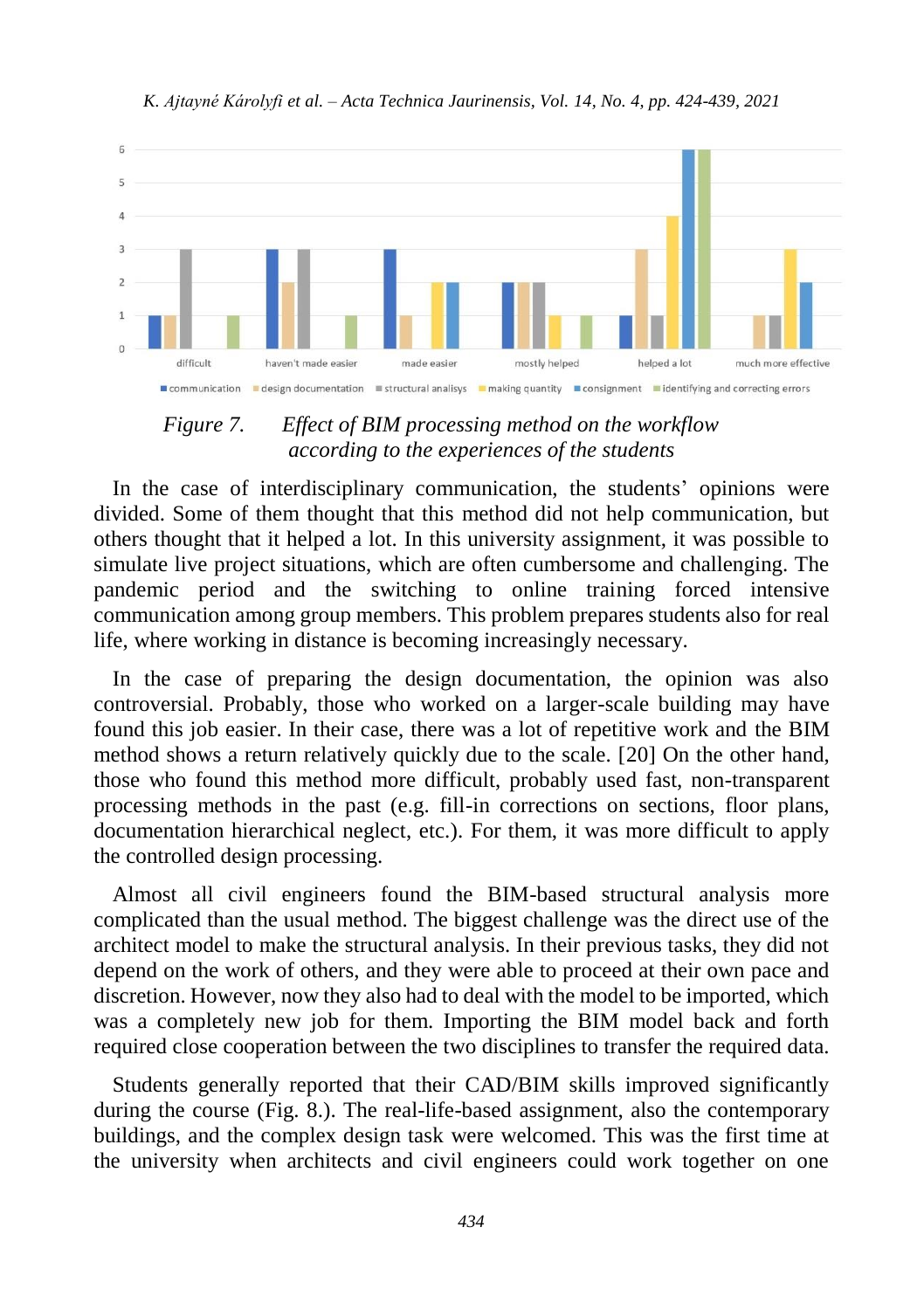common project. All students evaluated the course positively, they also found it useful to see processes like real planning.



*Figure 8. Students' CAD/BIM knowledge at the beginning and end of the semester*

#### **6.2. Trainers' experiences**

However, this new course has some antecedents at the university, organizing a common course for architects and civil engineers was a challenging task and needed a serious collaboration of the departments and trainers. The pioneering course can be concluded as a successful training, but all trainers see the possibilities of improvements, which can be implemented in the next few years. Students attending the course were senior students, but they arrived with different knowledge, experiences, and software skills. One of the biggest problems was the deficiencies in the software skills. The assignment expected a quite good level of ArchiCAD use, but this was not given in the case of all students. ArchiCAD was educated for architects in a compulsory course, but civil engineers can meet this software only in an optional course. These differences should be considered in the future. The modification of the curricula is difficult, therefore the problem may be solved by a course-integrated intensive ArchiCAD training. Experiences of the BIM course can be also considered as feedback for the ArchiCAD courses, where the importance of accurate, rule-following, professional modeling, and design workflow should be emphasized. Practiced software users can also have problems if they are accustomed to improper practice.

In this very first course, the proportions of the distribution of students were not ideal, civil engineers were overrepresented in the groups. In an ideal situation, the members of the two disciplines are balanced. Design of building construction projects employs fewer civil engineers than architects. Hopefully, the ratio will change in the future when more architects will reach the last semester of the new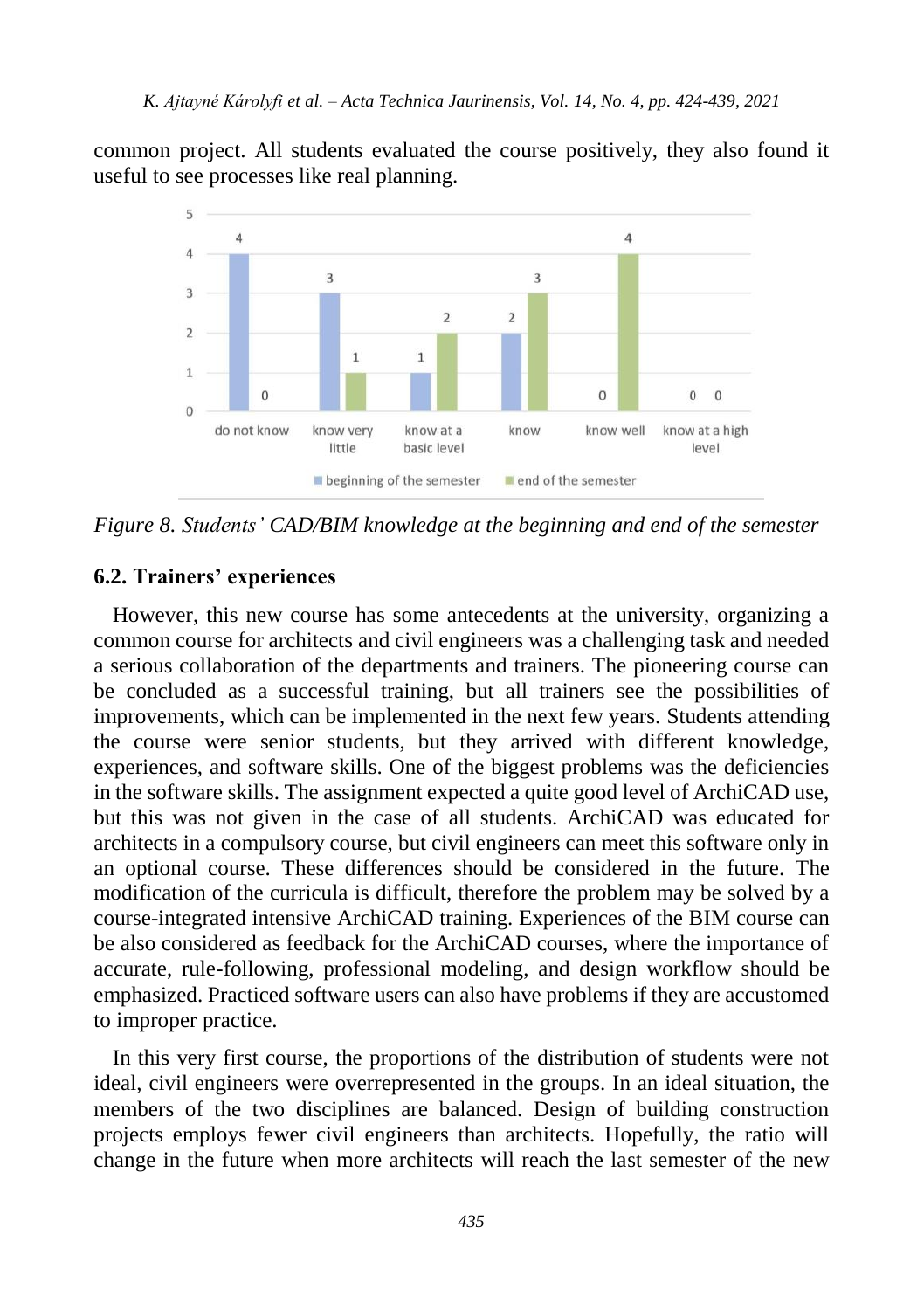BSc training. It was also experienced both from the students' and trainers' side, that BIM is an ideal concept that can help in the design of the built environment, but theory needs a lot of practical solutions. The integration of the BIM aspect into the design is an ongoing process, which requires and holds significant research results soon. These results must be implemented in practical solutions and built into the software. Users, such as designers, must have the intent to learn these new techniques and properly use them. Important learning was that BIM competencies had to be defined by the trainers, and after that, the aims and methods of education can be adapted to the competencies [21].

BIM development levels can be different in different projects or even inside in the case of different subtasks. These levels should be chosen carefully, according to the available software and hardware endowments, and last but not least, according to the available intellectual capacity and labor force.

An important advantage of the course arrangement was the continuous feedback from the development of the projects and the contribution of the participants. The modeling was a common task at the beginning for all team members, which resulted in a higher contribution of the architecture students. After the individual tasks were defined and the students were accountable for their assignments, the contribution of the team members became more balanced. Therefore, these roles and responsibilities should be defined more precisely in the future at the beginning of the course.

## **7. Conclusions**

It can be concluded, that the cooperation between the architect, structural and mechanical engineer can be simulated in the university environment, therefore the implementation of BIM into the curricula was successful. Comparing to the traditional design method, with the help of the BIM students get a better understanding of the building and the aspects of the connecting disciplines, though not without its challenges. While in the case of the traditional method the revision of changes in the plans is the most time-consuming task, with the BIM method this work can be made automatically based on the model. Here, the greatest challenge is to create an appropriate model according to the project's purposes and to find the proper way of data exchange between the disciplines. Once this task has been achieved, the BIM method provides many possibilities for further use; the introduced course covers automatic documentation, collision detection, quantity statements, and consignments, therefore it has many development opportunities. In the future, it is also aimed to create cost estimation, use the model in construction management and analyze the efficiency of the different solutions. These applications have even greater importance in the industry, therefore their integration into higher education improves the students' competencies and prepare them for the current challenges of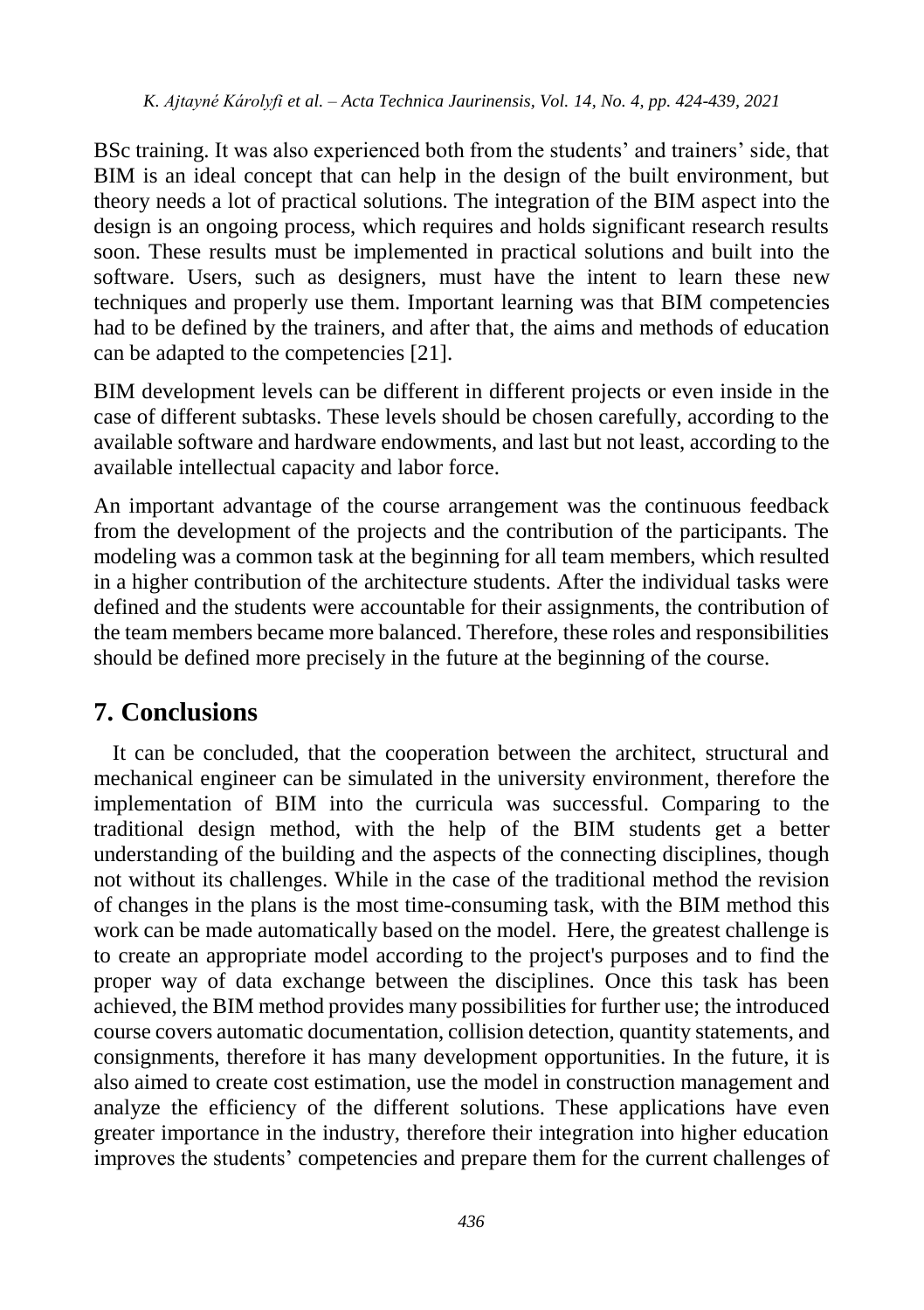the industry. It can be concluded, that students' interests were raised in a developing area that will certainly have an impact on their work. Some of them started working on a BIM-related topic as a thesis work, which gives them more freedom to explore the common points between disciplines.

## **References**

- [1] K. Zima, E. Plebankiewicz, D. Wieczorek, A SWOT analysis of the use of BIM Technology in the Polish construction industry, *Buildings* 10 (1):16 (2020) doi: *<https://doi.org/10.3390/buildings10010016>*
- [2] MSZ EN ISO 19650:2019 Organization and digitization of information about buildings and civil engineering works, including building information modeling (BIM). Information management using building information modelling
- [3] T. Horváth, Project-based education of building construction design for architects, *Hazai és külföldi modelek a projektoktatásban*, Óbuda University, Budapest, Hungary (2017) pp. 134-142, in Hungarian URL *<https://www.researchgate.net/publication/317193175>*
- [4] A. Shibani, S. B. Souliman, BIM Implementation Strategies in Higher Education (Case Study Coventry University) pp. 406-420. URL *<http://www.ieomsociety.org/ieomuk/papers/92.pdf>*
- [5] A. Abbas, Z. U. Din, R. Farooqui, Integration of BIM in construction management education: an overview of Pakistani Engineering universities, International Conference on Sustainable Design, Engineering and Construction, *Procedia Engineering* 145 (2016) pp. 151-157. doi: *<https://doi.org/10.1016/j.proeng.2016.04.034>*
- [6] X. Zhang, R. Jin, T. Yang, Review of BIM Adoption in the Higher Education of AEC Disciplines, *Journal of Professional Issues in Engineering Education and Practice* 146 (3):06020001 (2020) doi: *[https://doi.org/10.1061/\(ASCE\)EI.2643-9115.0000018](https://doi.org/10.1061/(ASCE)EI.2643-9115.0000018)*
- [7] K. Rooney, BIM Education Global Summary 2015 Update Report, Sydney, Australia, *NATSPEC Construction Information*, 2015.

URL *[https://icis.org/wp-content/uploads/2017/11/ICIS2015-](https://icis.org/wp-content/uploads/2017/11/ICIS2015-BIM_Education_Global_2015_Update_Report_V2.0.pdf) [BIM\\_Education\\_Global\\_2015\\_Update\\_Report\\_V2.0.pdf](https://icis.org/wp-content/uploads/2017/11/ICIS2015-BIM_Education_Global_2015_Update_Report_V2.0.pdf)*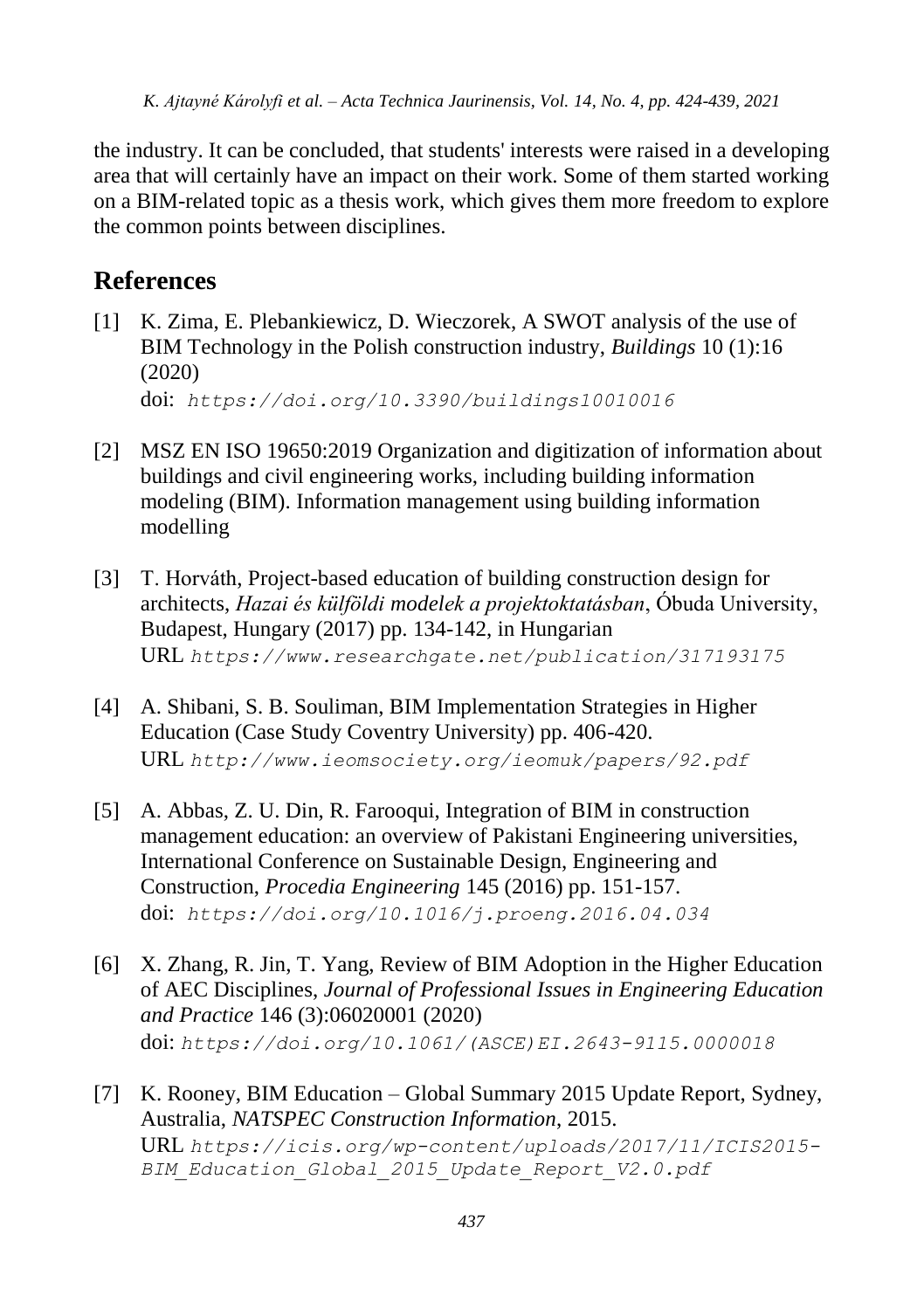- [8] L. Wang, X. Yan et al., Incorporating BIM in the Final Semester Undergraduate Project of Construction Management-A Case Study in Fuzhou University, *KSCE Journal of Civil Engineering* (2020) in PressDetail, 5 (2019). doi: *<https://doi.org/10.1007/s12205-020-1971-4>*
- [9] A. C. Badrinath, Y. Chang, P. Hshieh, A review of tertiary BIM education for advanced engineering communication with visualization, *Visualization in Engineering* 4:9 (2016). doi: *<https://doi.org/10.1186/s40327-016-0038-6>*
- [10] K. Baradi, M. Oraee et al., Teaching collaboration in tertiary BIM education: A review and analysis, *The 42nd Australasian Universities Building Education Association (AUBEA) Conference Proceedings*, Singapore, 2018. URL *[https://minerva](https://minerva-access.unimelb.edu.au/bitstream/handle/11343/230682/Oraee.pdf?sequence=2&isAllowed=y)[access.unimelb.edu.au/bitstream/handle/11343/230682/Oraee](https://minerva-access.unimelb.edu.au/bitstream/handle/11343/230682/Oraee.pdf?sequence=2&isAllowed=y) [.pdf?sequence=2&isAllowed=y](https://minerva-access.unimelb.edu.au/bitstream/handle/11343/230682/Oraee.pdf?sequence=2&isAllowed=y)*
- [11] K. Chen, W. Lu, J. Wang, University–industry collaboration for BIM education: Lessons learned from a case study, *Industry and Higher Education* 34 (6) (2020) pp. 401-409. doi: *[https://doi.org/10.1177/0950422220908799](https://doi.org/10.1177%2F0950422220908799)*
- [12] C. Merschbrock, M. R. Hosseini et al., Collaborative Role of Sociotechnical Components in BIM-Based Construction Networks in Two Hospitals, *Journal of Management in Engineering* 34 (4):05018006 (2018). doi: *[https://doi.org/10.1061/\(asce\)me.1943-5479.0000605](https://doi.org/10.1061/(asce)me.1943-5479.0000605)*
- [13] U. Poerschke, R. J. Holland et al., BIM collaboration across six disciplines (2010) *Proc. of the Int. Conf. on Computing in Civil and Building Engineering*, Nottingham University Press. URL *[https://www.researchgate.net/publication/280087526](file:///J:/Laptop/D/ATJ/Kitti/URL%20https:/www.researchgate.net/publication/280087526)*
- [14] MVRDV, Office building in Amsterdam, *Detail* 5 (2019) pp. 56-59.
- [15] Hawkins/Brown, School swimming pool near London, *Detail* 7/8 (2019) pp. 48-53.
- [16] Yonder Architektur und Design, Single-family house in Tuttlingen, *Detail* 10 (2019) pp. 54-59.